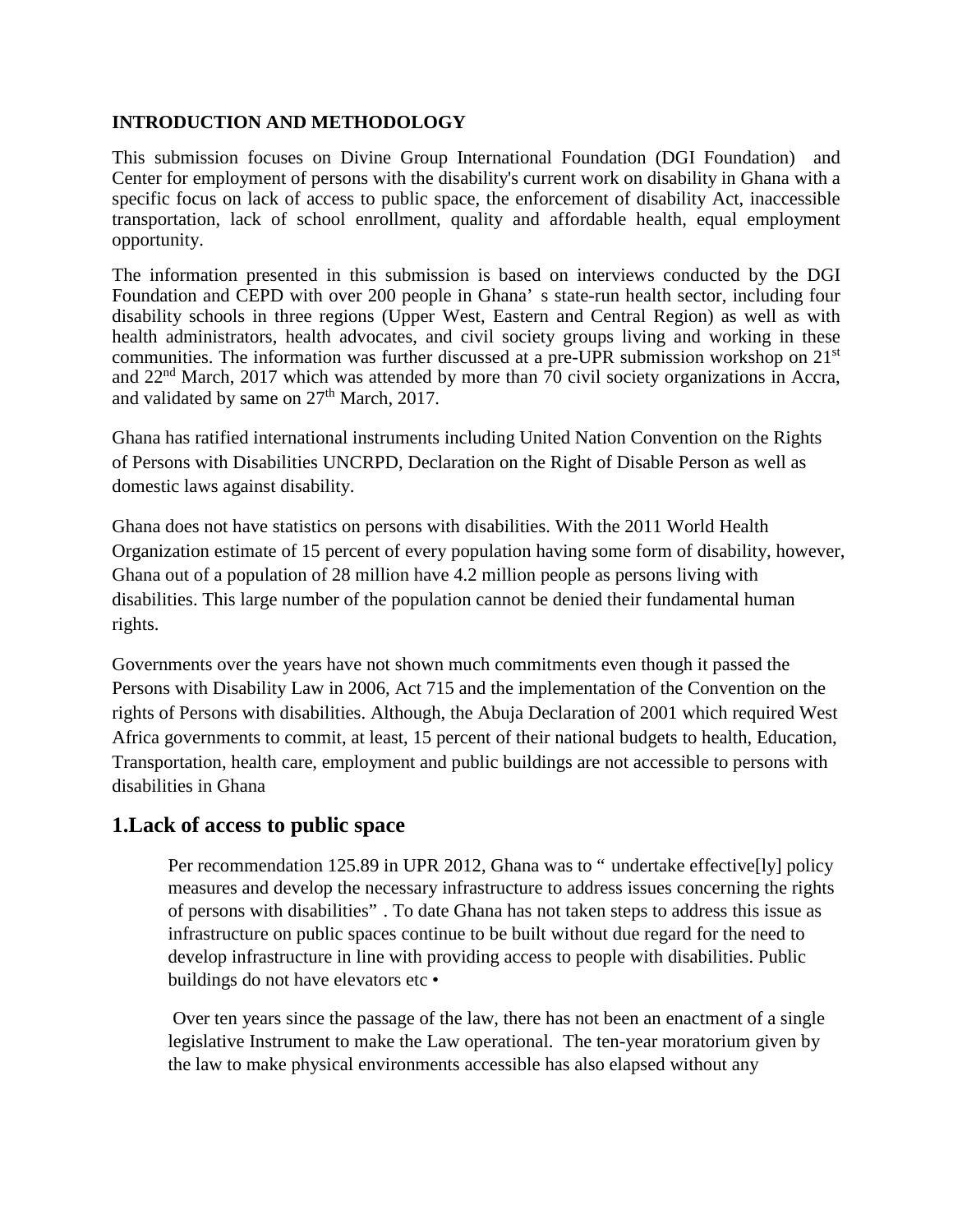monitoring, and people are putting up all kinds of building structures without recourse to the law on persons with disabilities.

## **Obligation:**

The government of Ghana is obliged to ensure the implementation of the Act 715 by enacting a Legislative Instrument which will give a full effect to the persons with disability law. The ratification of the UNCPRD in 2012 with its optional protocol, places the responsibility on the government of Ghana to amend the local law to conform to the UNCRPD. The UNCRPD which was enacted by the world assembly in 2006 had considered all other enactments preceding it, including the equalizations of opportunities for persons with disabilities.

#### **Recommendations**

## **The State Party must:**

Monitor the implementation of the Disability Law to ensure an accessible environment; including accessible transportation, accessible Health, education and employment.

## **2.The enforcement of disability Act**

Pre recommendation 125.87. " Improve its domestic legal framework on the rights of persons with disabilities in line with the provisions of the relevant international convention" . To date Ghana has not taken the needed steps to enact the Li into an Act. Ghana ratified the United Nation Convention on the Rights of Persons with Disabilities UNCRPD in 2012, and there after nothing has happened.

The Disability Movement, led by Ghana Federation of Disability Organizations, conducted a GAP analysis UNCRPD and the Ghana PWDs Act 715, and identified a lot of weakness within our Local Law. For example, matters of children with disabilities, women with disabilities, Parents of Children with disabilities, unequal employment opportunities. Lack of provisions for affirmative actions, rights to information, rights to equal recognitions, Humanitarian services as well as political participation of persons with disabilities have all not been covered in the Act.

## **Obligation:**

The government of Ghana is obliged to ensure the implementation of the Act 715 by enacting a Legislative Instrument which will give a full effect to the persons with disability law.

The ratification of the UNCPRD in 2012 with its optional protocol, places the responsibility on the government of Ghana to amend the local law to conform to the UNCRPD. The UNCRPD which was enacted by the world assembly in 2006 had considered all other enactments preceding it, including the equalizations of opportunities for persons with disabilities.

## **Recommendations**